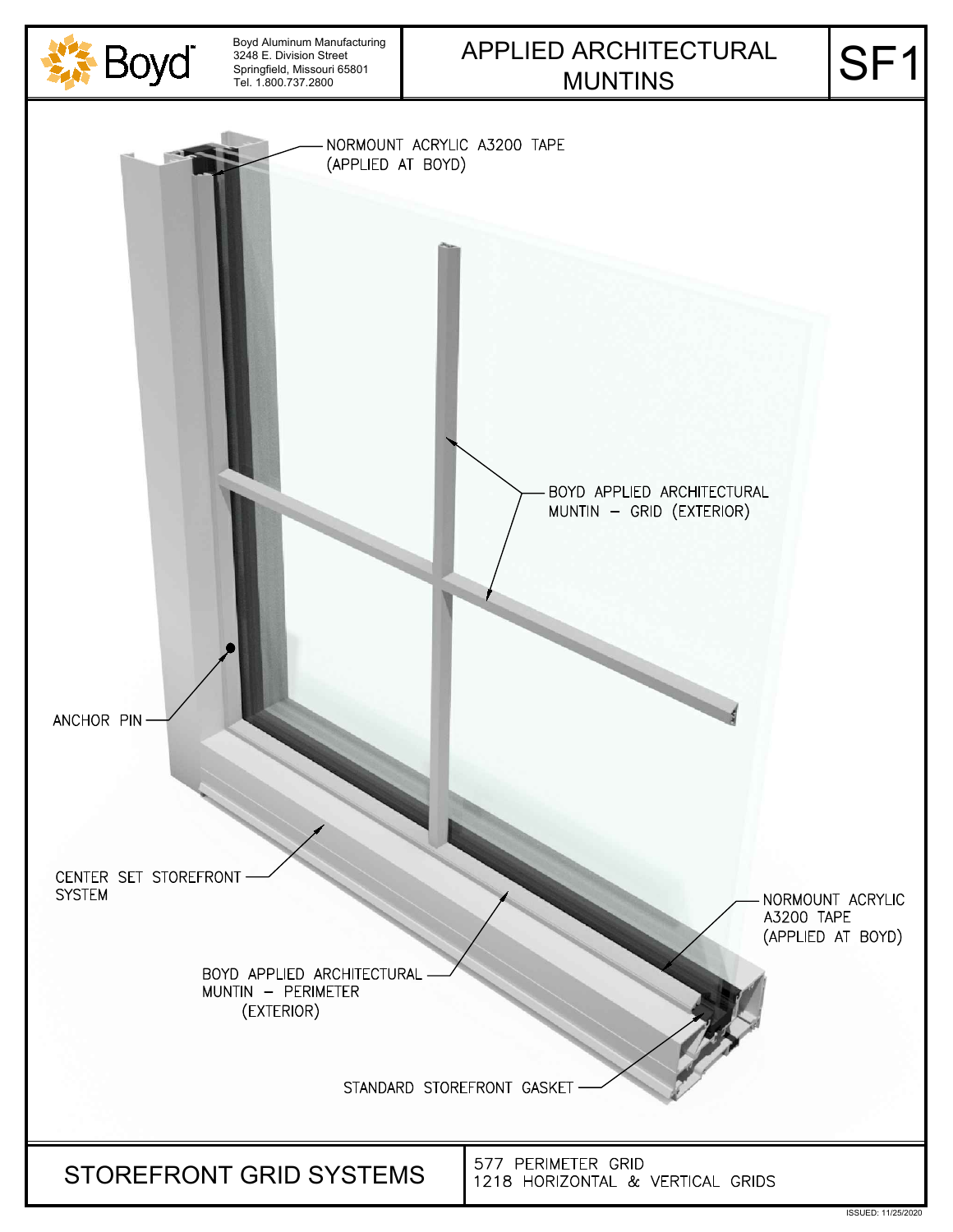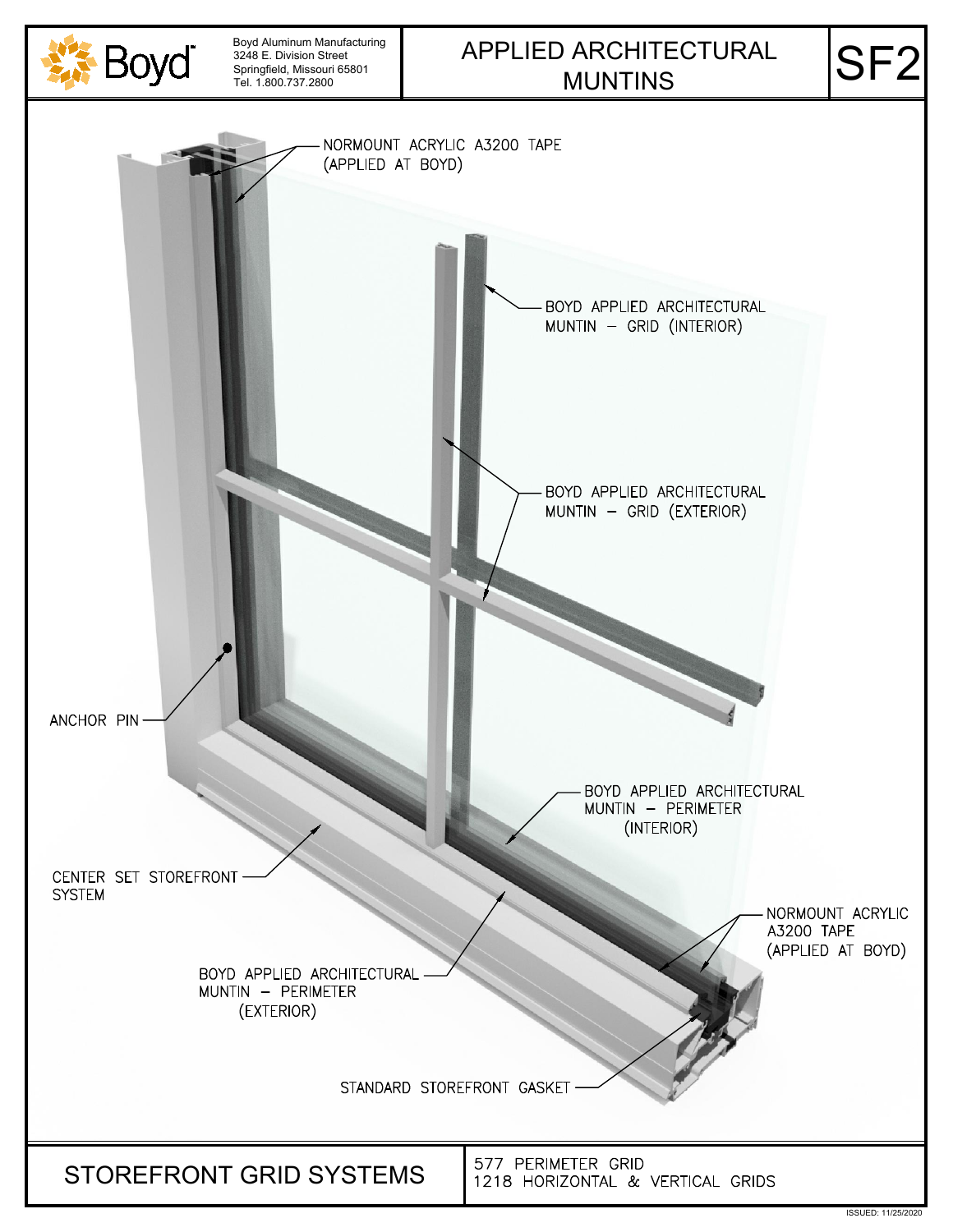







OPTION<sub>1</sub>

| STOREFRONT GRID SYSTEMS | <b>16005 PERIMETER GRID</b>                 |
|-------------------------|---------------------------------------------|
|                         | <b>6004 HORIZONTAL &amp; VERTICAL GRIDS</b> |

1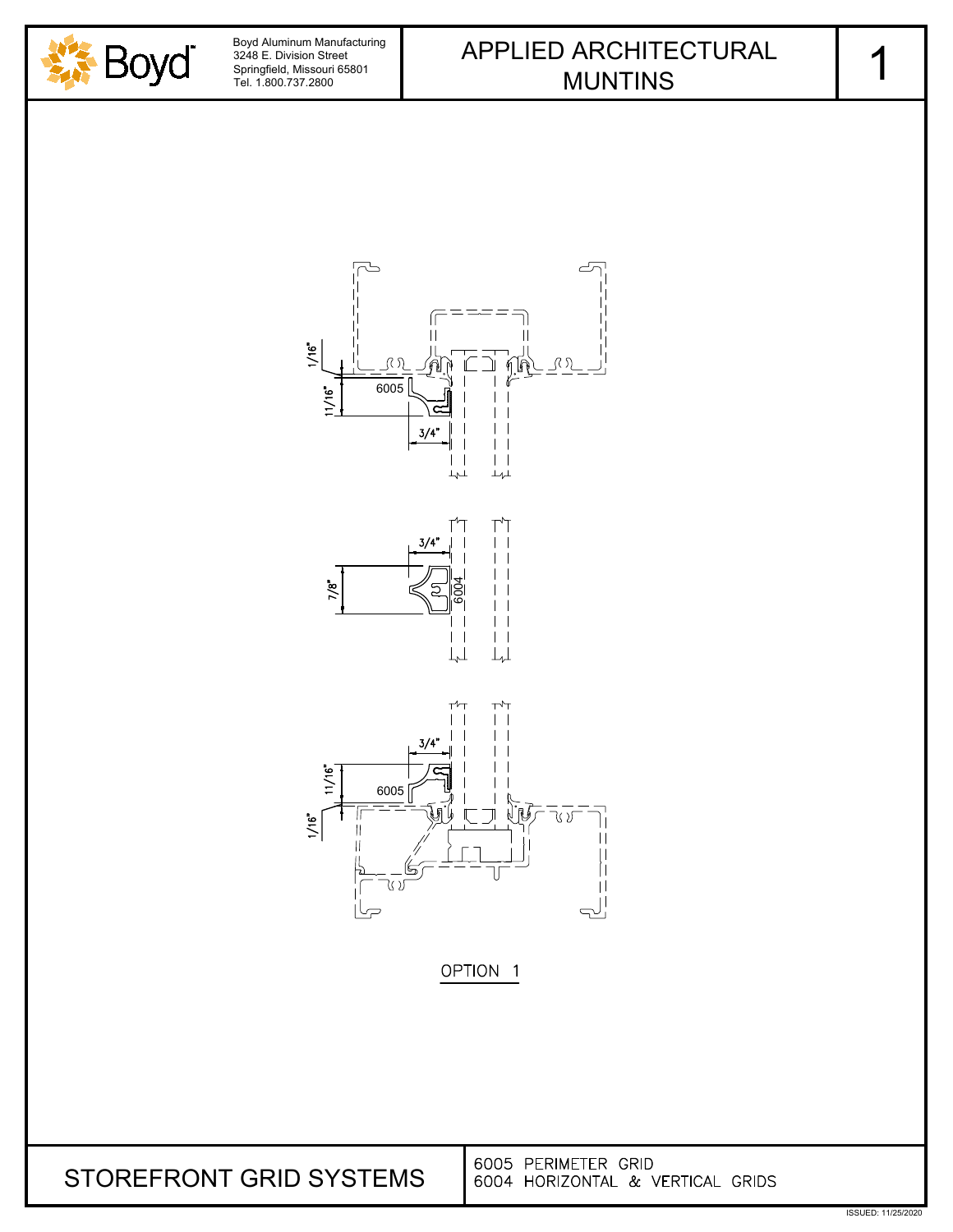





577 PERIMETER GRID STOREFRONT GRID SYSTEMS948 HORIZONTAL & VERTICAL GRIDS

ISSUED: 11/25/2020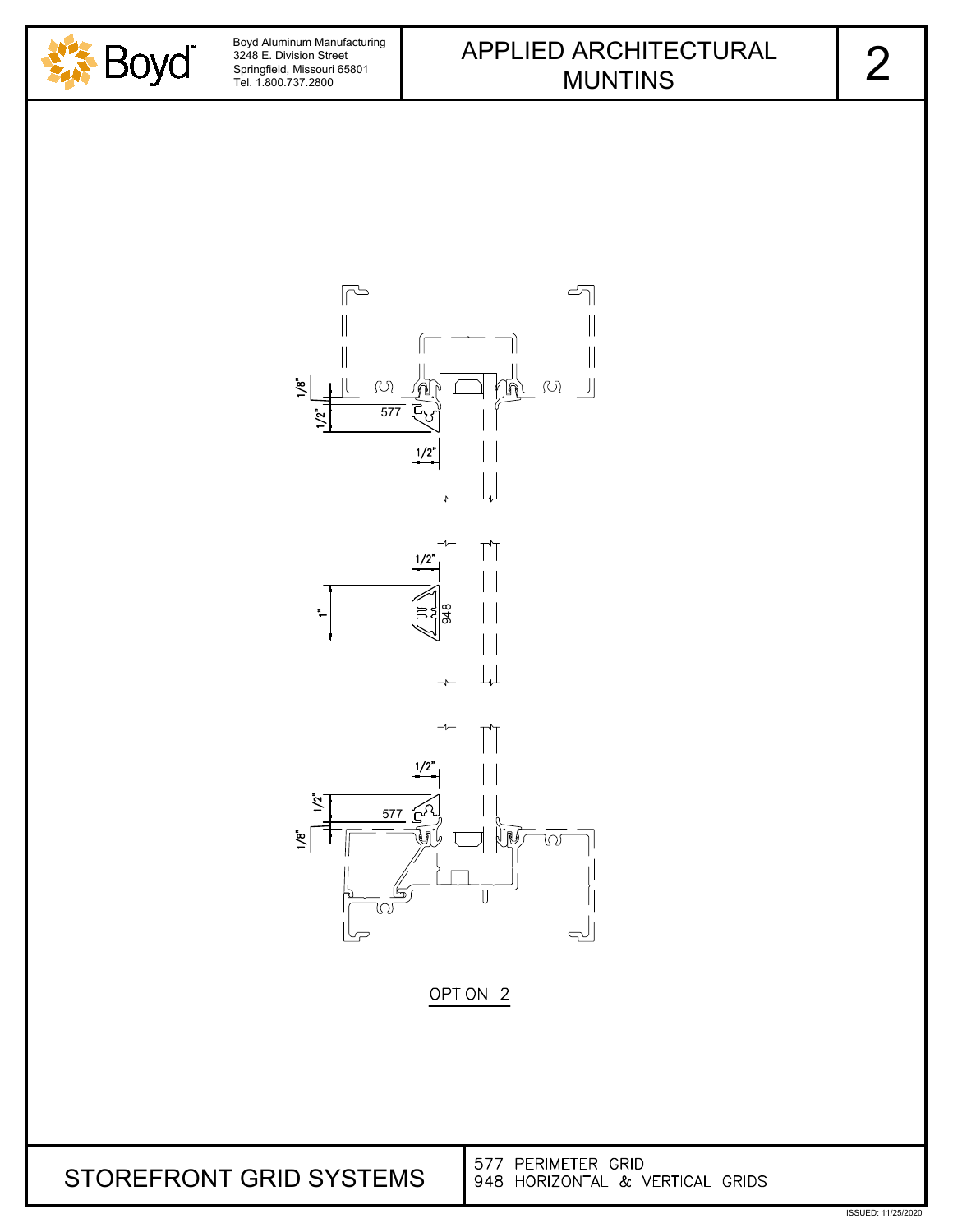



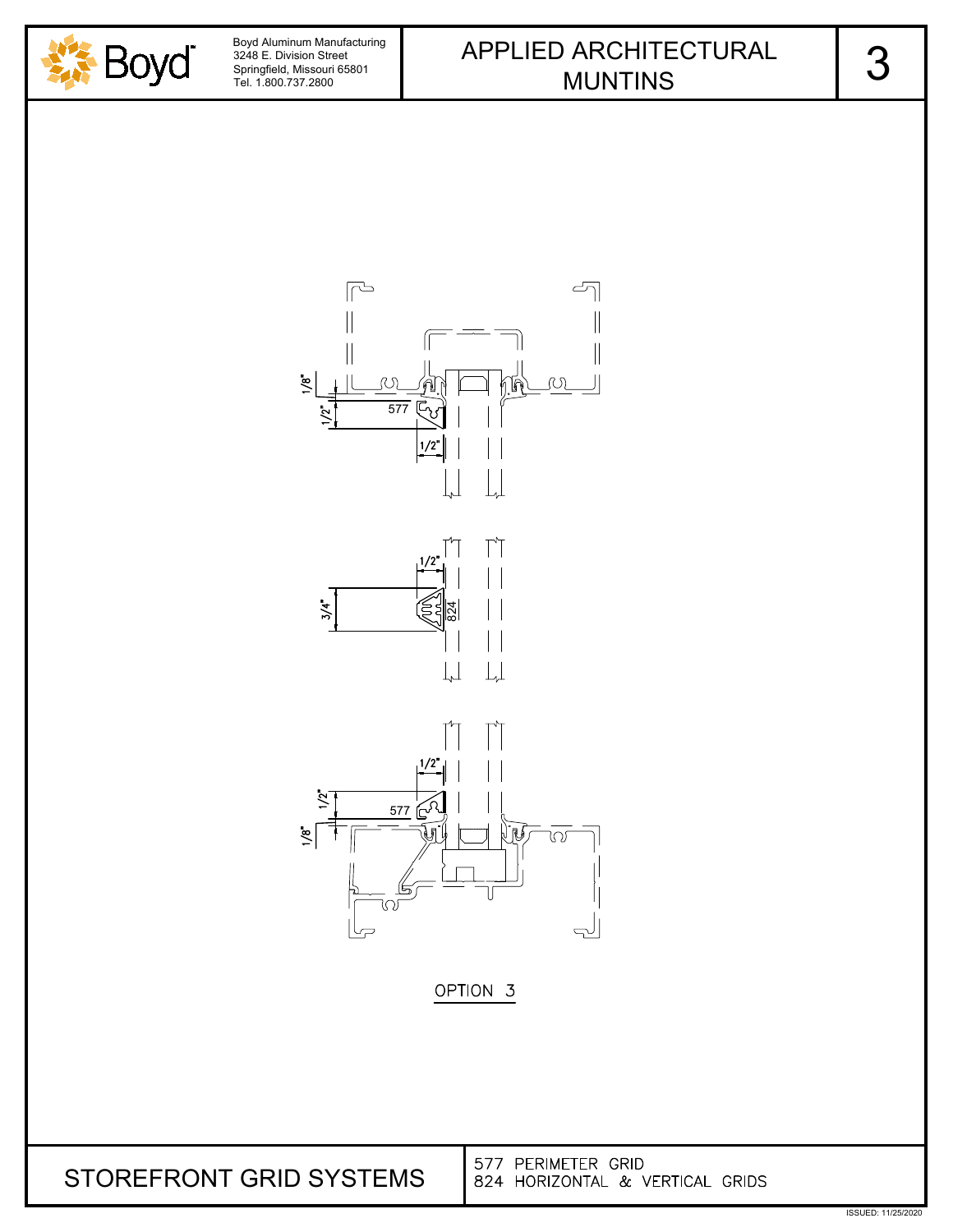







577 PERIMETER GRID 1218 HORIZONTAL & VERTICAL GRIDS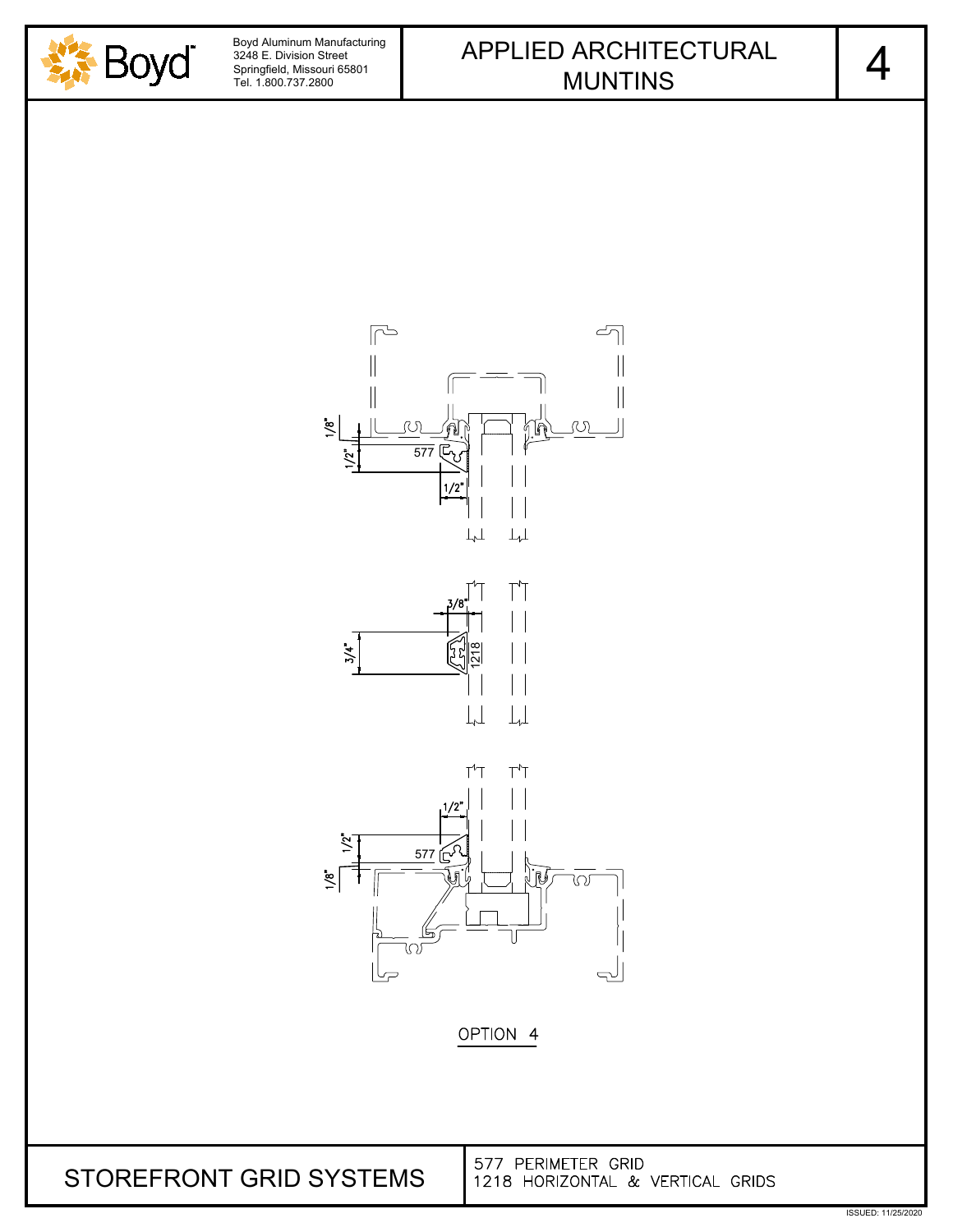







| STOREFRONT GRID SYSTEMS | 1577 PERIMETER GRID<br>11219 HORIZONTAL & VERTICAL GRIDS |
|-------------------------|----------------------------------------------------------|
|-------------------------|----------------------------------------------------------|

5

ISSUED: 11/25/2020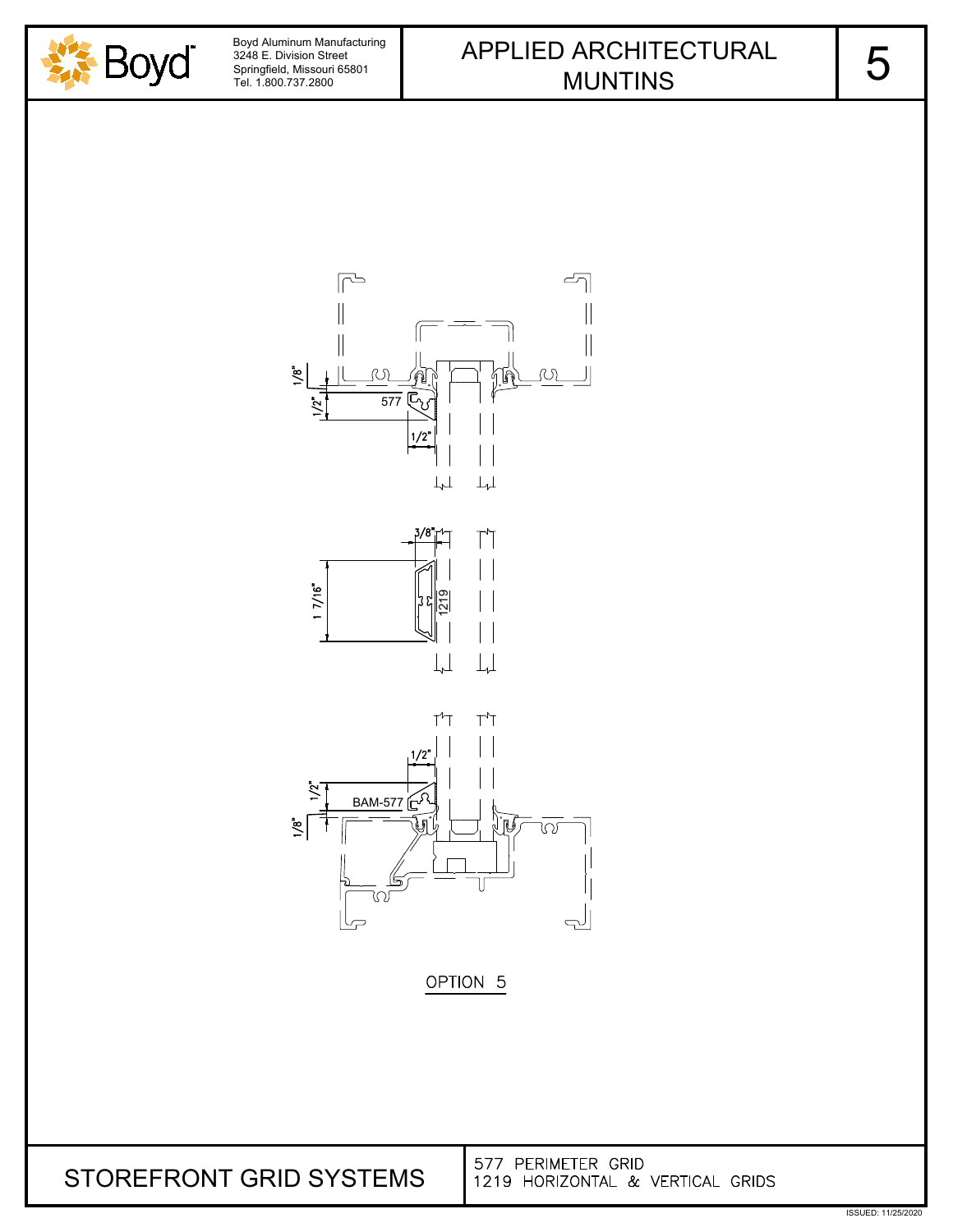







ISSUED: 11/25/2020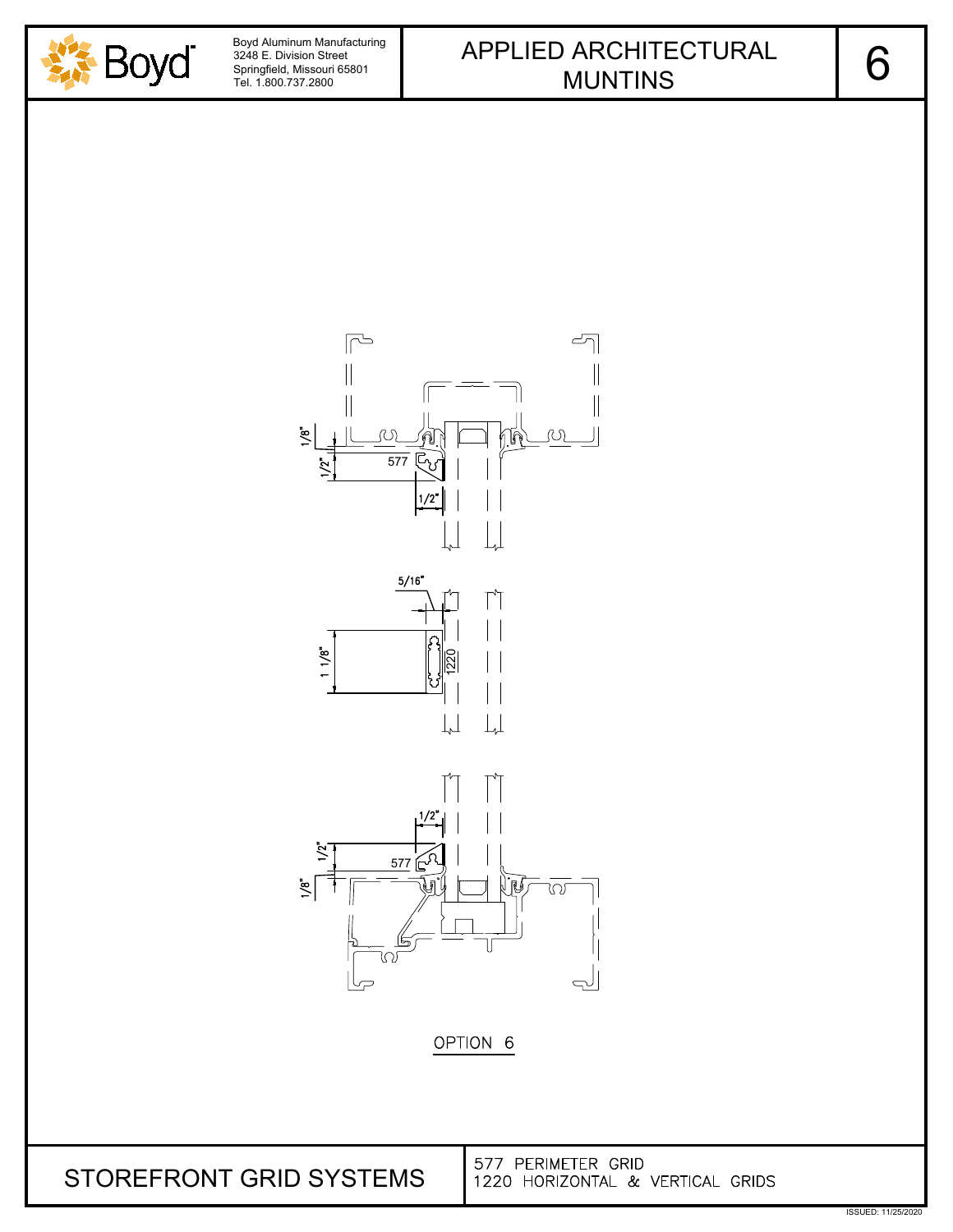







577 PERIMETER GRID STOREFRONT GRID SYSTEMS861 HORIZONTAL OR VERTICAL GRIDS (NO CROSSING)

7